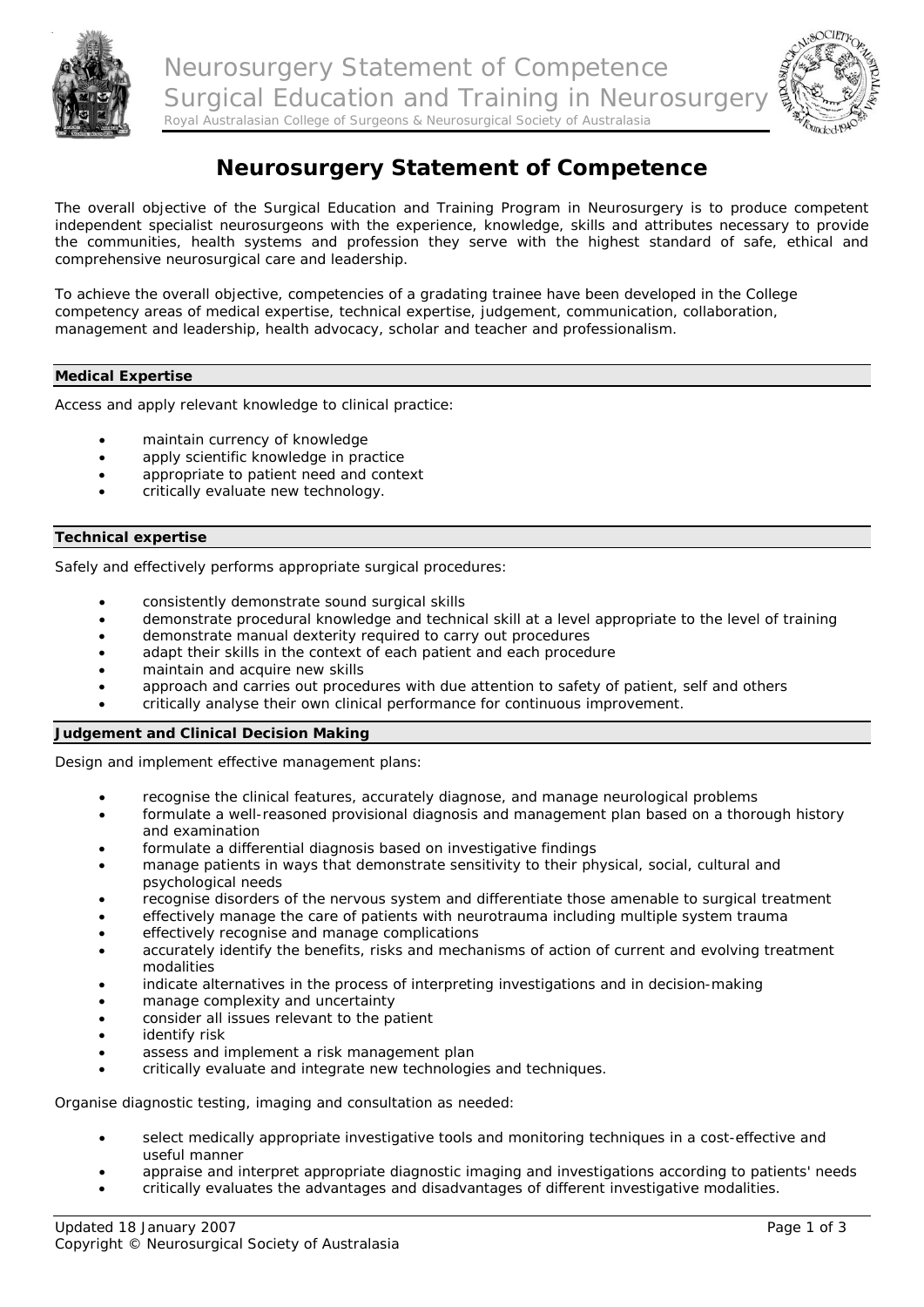



## **Communication**

Communicate effectively:

- communicate appropriate information to patients (and their family) about procedures, potentialities and risks associated with surgery in ways that encourage their participation in informed decisionmaking
- communicate with the patient (and their family) the treatment options including benefits and risks of each
- communicate with and co-ordinate health management teams to achieve an optimal surgical environment
- initiate the resolution of misunderstandings or disputes
- modify communication to accommodate cultural and linguistic sensitivities of the patient.

#### **Collaboration**

Work in collaboration with members of an interdisciplinary team where appropriate:

- collaborate with other professionals in the selection and use of various types of treatments assessing and weighing the indications and contraindications associated with each type
- develop a care plan for a patient in collaboration with members of an interdisciplinary team
- employ a consultative approach with colleagues and other professionals
- recognise the need to refer patients to other professionals.

#### **Management and Leadership**

Effective use of resources to balance patient care and system resources:

- identify and differentiate between system resources and patient needs
- prioritise needs and demands dealing with limited system resources.

Manage and lead clinical teams - see also [Collaboration :](http://www.neurosurgerytraining.org/curriculum.asp#Collaboration#Collaboration)

• recognise the importance of different types of expertise which contribute to the effective functioning of a clinical team.

Maintain clinically relevant and accurate contemporaneous records.

#### **Health advocacy**

Health advocacy:

- Promote health maintenance of patients.
- Advocate for appropriate health resource allocation.
- Promote health maintenance of colleagues and self.

#### **Scholar and teacher**

Recognise the value of knowledge and research and its application to clinical practice:

- assume responsibility for self-directed learning
- critically appraise new trends in Neurosurgery
- facilitate the learning of others.